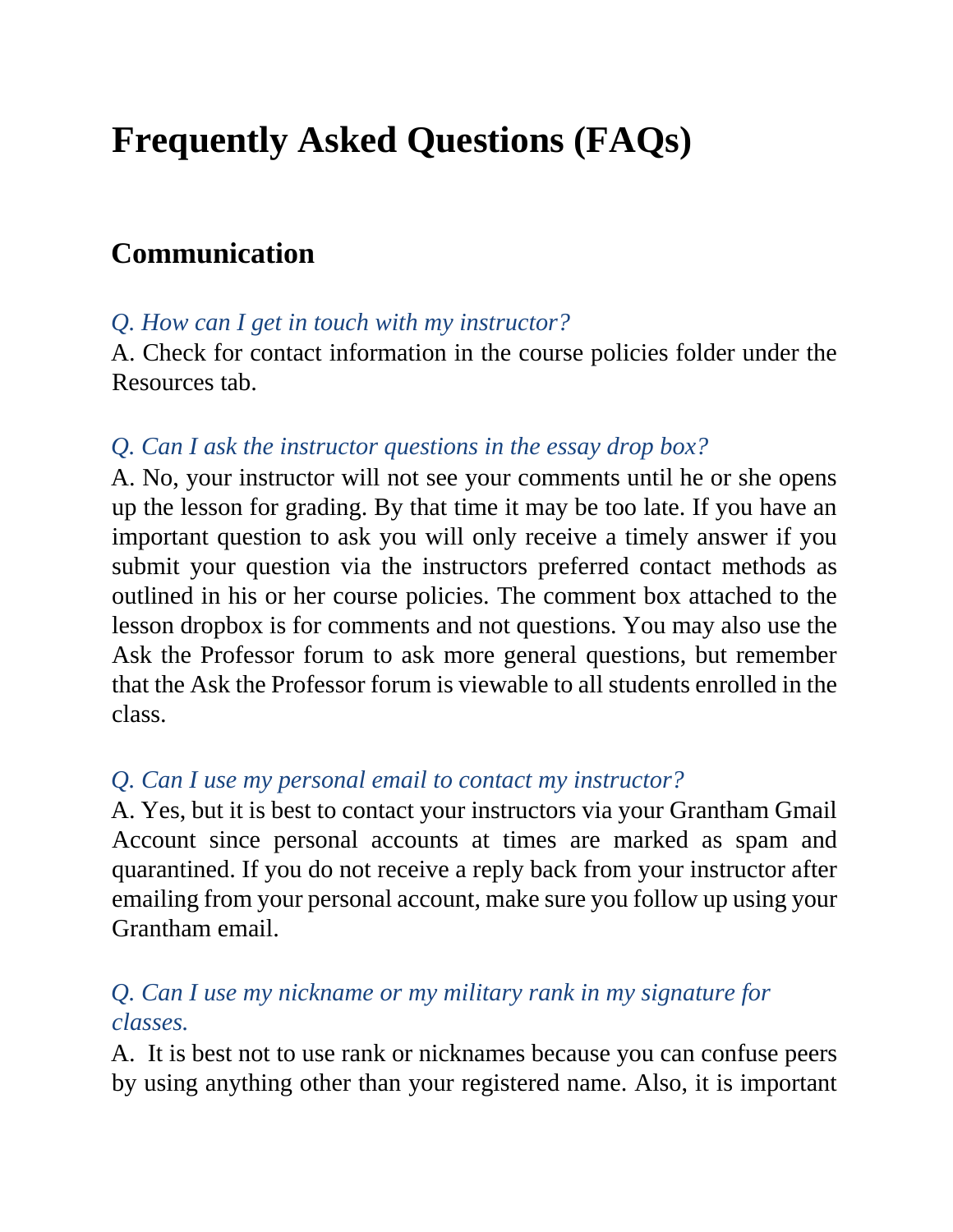to know that, regardless of the job you do outside of school, all students in a class hold the same academic rank. Please use your first and last name as it appears in the class list, especially if there are other students in the class with the same first name. You can add a nickname if you wish like this: Joe (nickname) Smith.

### **Getting Help**

#### *Q. I struggle with writing. Can I go to an online tutoring site and post course questions or purchase tutorials?*

A. This class is all about working on your writing skills, so it is important that you do not simply take the easy way out. Online tutoring sites tend to offer free essays to students for a fee, however, using these essays, in whole or in part, is plagiarism and could cause you to fail the course. In addition, posting university material or peer work is a violation of copyright law, and posting anything that was not written by you anywhere on the web could cause you serious legal trouble.

#### *Q. Where do I go to get help with my writing skills?*

A. Your instructor is here to help you through your writing struggles. Still, if you find you need additional help, Grantham University offers a free Writing Center which includes webinars, live chat sessions and personal tutoring through the Teaching and Learning Center (TLC). You can get more information about the services available by emailing TLC at [learningcenter@grantham.edu.](mailto:learningcenter@grantham.edu)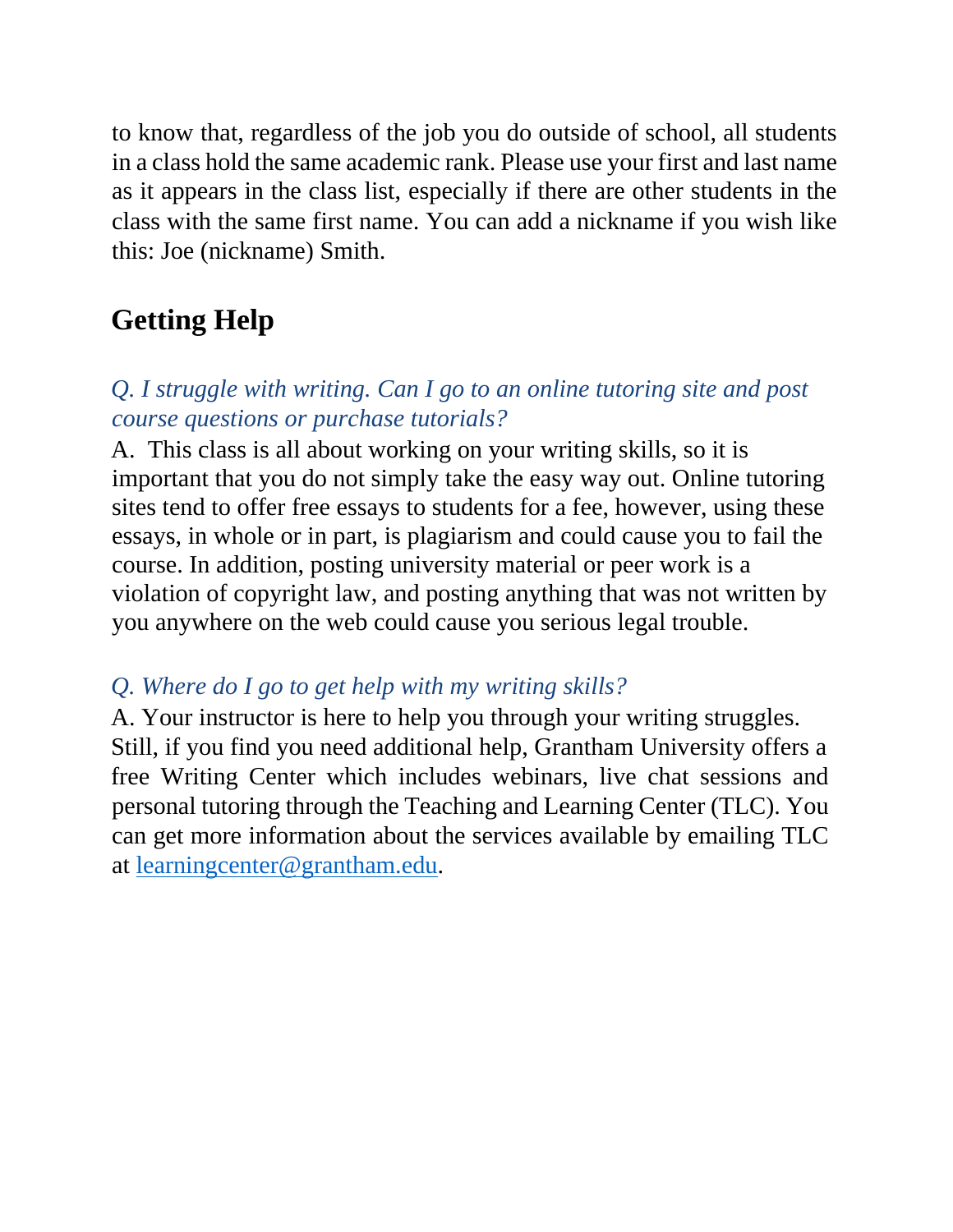## **Grades**

#### *Q. I received a 65% on an assignment; can I resubmit it for a better grade?*

A. In most cases, grades are final, so you will want to start your assignments early enough to do your best work. Still, you should refer to your individual instructor's course policies in the Class Resources folder to determine if he or she accepts resubmissions.

#### *Q. How do I view my current grades or see feedback on assignments?*

A. You can find your grades in three different ways:

- Using the "Grades: nugget on the student course page in ANGEL. Note: You will need to refresh the data periodically to get updated grades.
- Once an assignment is graded, you can return to where you submitted it in order to see the feedback and the grade.
- You can also pull up a Report via the Report tab.

Please be sure to always read the instructor comments and look at any attached files.

### **Late Policies & Deadlines**

- *Q. When will my instructor reply to my e-mail?*
- A. Within 48 hours.
- *Q. When will my instructor grade my work?*
- A. Between Wednesday and Friday of the week due.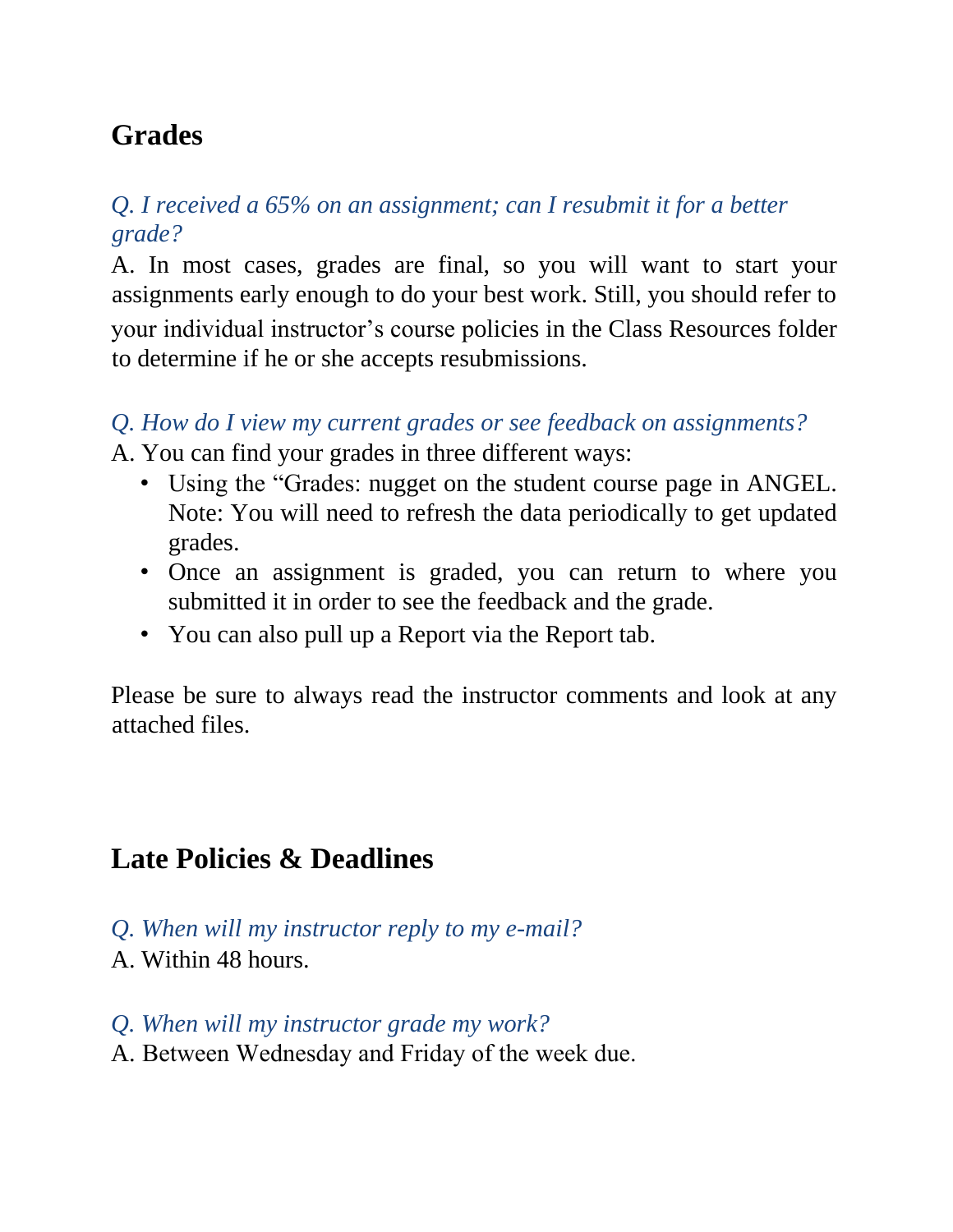#### *Q. What if I turn my work in late?*

A. See your instructor's late policy in the Course Policies Folder under the Resources tab.

#### *Q. I live on the Pacific coast, when is work due?*

A. Work is due on Tuesday by 11:59 p.m. Eastern Standard Time, regardless of where you live. Please plan accordingly.

#### *Q. My computer crashed/ I have an emergency and my work is due what do I do?*

A. Check your instructor's course policies regarding emergencies. It might also be a good idea to contact your Student Advisor.

#### *Q. I am deployed in a war zone, I am going TDY with limited or no Internet access, or I am preparing to deploy. Any tips?*

A. Let your instructor know about your situation as soon as you know what is happening. If you start class while deployed you should e-mail your instructor right away. If you receive orders or need to go on TDY you will need to e-mail your instructor with your exact dates of deployment (do not send orders or confidential information). If you will be deployed without Internet access for more than half of the class you will want to discuss your options with your SA as it may be difficult for you to complete the course.

#### *Q. I need an Incomplete due to military orders or an emergency. What do I do?*

A. If a student does not complete a course within the eight-week (56-day) term due to extenuating circumstances, he/she may request an incomplete from the instructor. In order to be eligible for an Incomplete, a student must have completed at least 50% of the required work for the course. Incompletes must be requested by the student in an email to his/her